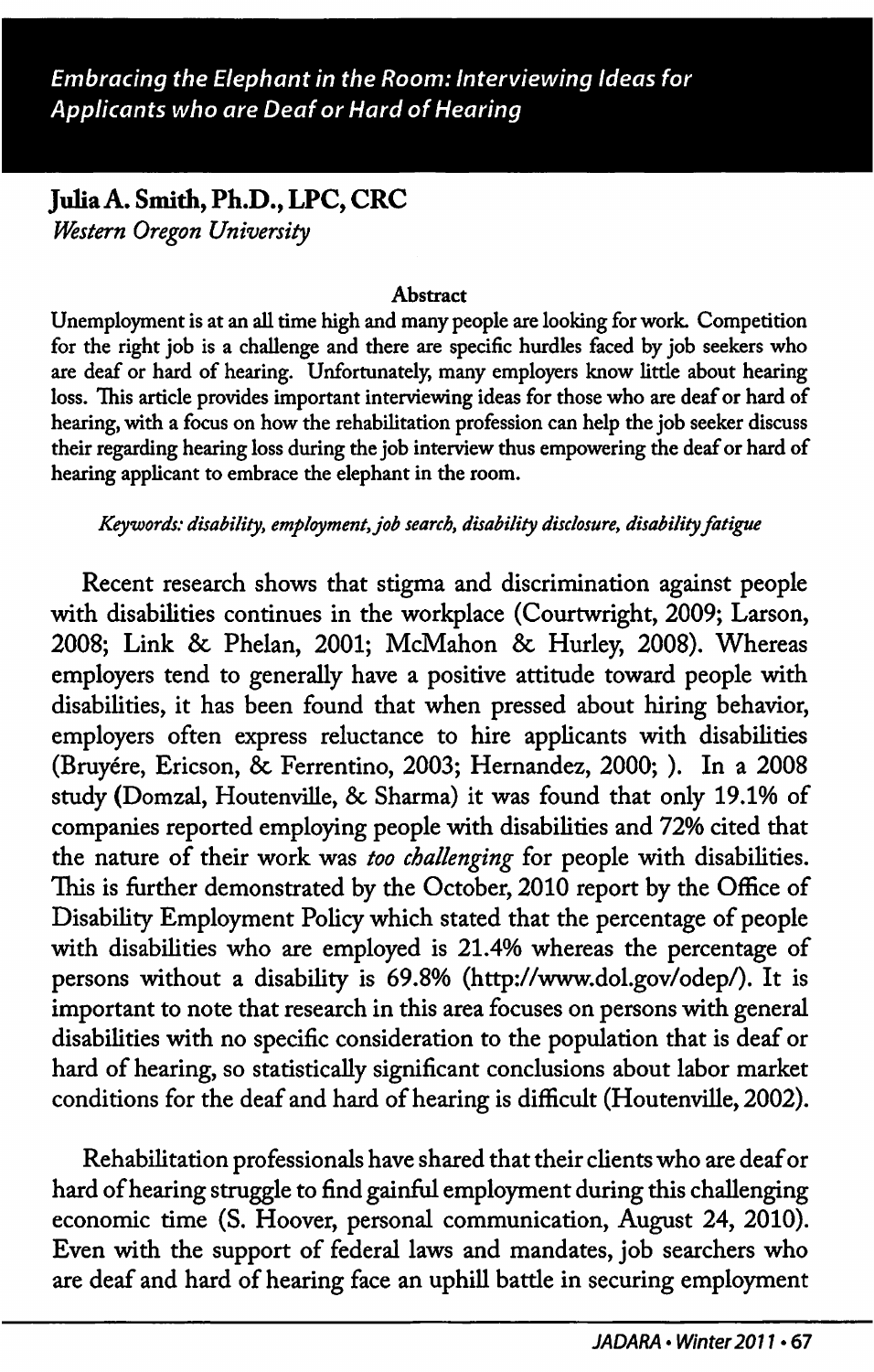in hearing dominated work sites. The 20<sup>th</sup> anniversary of the ADA was recentiy celebrated, and whereas there have been noticeable improvements in the understanding and acceptance of disability on a societal level, based on the research cited above there continues to be discrimination in the workplace. In addition, the question remains whether the ADA has been truly helpful in supporting workers who are deaf or hard of hearing. The late Dr. Lawrence Fleischer, chair of the Department of Deaf Studies at California State University, Northridge stated in 2005 that "Workers who are deaf used to be *under*employed, now they are *un*employed." And Christopher Wagner, President of the Florida Association of the Deaf retorted, "employers are afraid of the ADA" (Houston, Lammers, & Svorny, 2010, p. 9). Indeed researchers have found that many employers are concerned with the cost of meeting ADA expectations (Acemoglu 8c Angrist,2001; DeLeire,2003: Peck 8c Kirkbride, 2001). Employees who are deaf or hard of hearing often need accommodations in the workplace related to communication with their hearing supervisors and colleagues. Possible accommodations for this population include written communication (via emailing, texting, or memos) or the use of a sign language interpreter. A Gallaudet Research Institute, 2003 report stated "written communication is often not an option for workers who are deaf, as weak English reading and writing skills characterize the population that is deaf" (Houston, Lammers, 8c Svorny, 2010, p. 10). This then leaves the use of interpreters which can be an expensive, reoccurring accommodation for a company.

With this in mind, how can job applicants who are deaf or hard of hearing overcome these obstacles and compete in this tough job market? Many rehabilitation professionals work closely with clients who are deaf or hard of hearing in preparation for employment. A major focus is to help clients find the right employment sites and develop a well thought-out resume which focuses on employment outcomes and has customized the objectives of the specific job. Whereas these are very important steps, there are additional issues to consider.

### Searching for a Job is a Job

Even in the best times, job development can be challenging and now we are experiencing one of the toughest job markets in many years. However, this does not mean employers have stopped hiring; they are just using more selective methods. Experts in the field say that job applicants must approach job search as a job, and a minimum of four hours a day is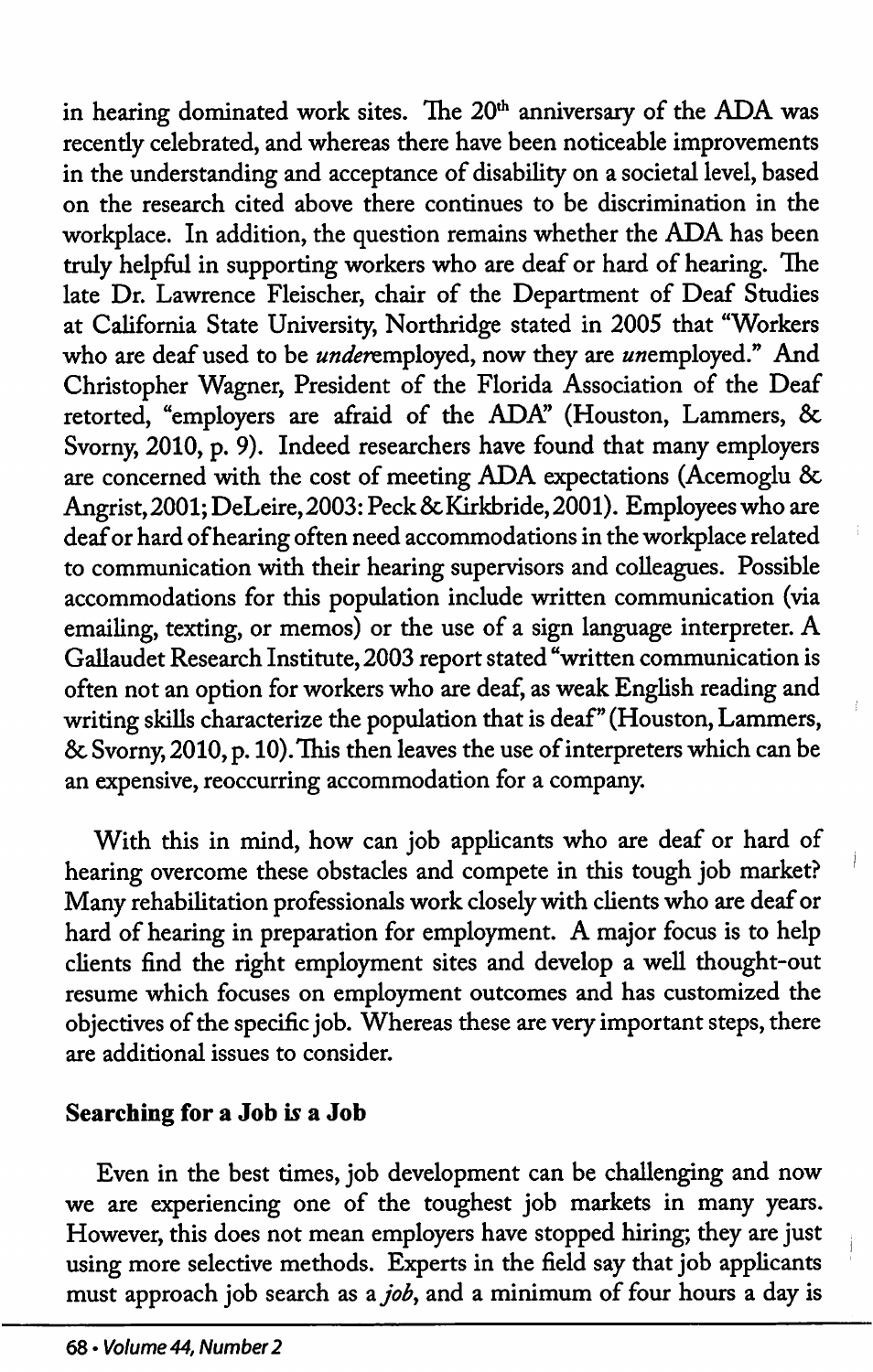recommended (Bolles, 2010, 2009; O'Neil, 2009). Providing this realistic time commitment can help structure deaf and hard of hearing job searchers' days. What needs to happen in those four hours per day?

There is a lot of information on the intemet as well as in books and joumals (please see reference list) that can provide creative ideas of how to network and keep abreast of the most up to date job search ideas. Two suggests include resume upgrading and on-line rebranding. As stated above, most job applicants know that a well written and concise resume is critical. However, many don't know that it is important to review and individually update the resume for each job application. Rehabilitation professionals can encourage deaf and hard of hearing job seekers to carefully read the description of the desired job and identify the skills and experience they have that match the requirements. Rehabilitation professionals can help the job seeker customize the objectives in the resume to match the description, as well as use the same language or wording found in the job description so there is no question when the employer reviews the resume that this job seeker is a good fit.

Many employers take the time to look up job applicants on-line profiles before offering a job. The concept of *rebranding* refers to the process of giving a product or an organization a new image, in order to make it more attractive or successful (Reverso Dictionary, http://dictionary.reverso.net/ english-cobuild/rebranding). For the job searcher, this refers to updating all social media sites that are open to the public. It is important to look with a critical eye at pictures and information that may be unappealing to potential employers. Rehabilitation professionals can encourage deaf and hard of hearing job seekers to do a review of their online persona and to ask a family member or trusted friend to provide suggestions. The goal is to have the online virtual presence free of rude comments, embarrassing photos, or any hint of legal troubles. Online accounts should be cleaned up and all personal information secured with passwords or friends only filters. On the other hand, blogs using social media outlets such as Facebook, Twitter, and Linkedin, may actually be helpful because they can highlight unique features that are not included on a resume. This can show potential employers that the applicant is web savvy, aware of current topics in the field, and on the cutting edge.

Preparation for an interview. Whereas finding an announcement for a good fit job and preparing a strong resume is important to securing employment, the actual interview is what can make or break an employer's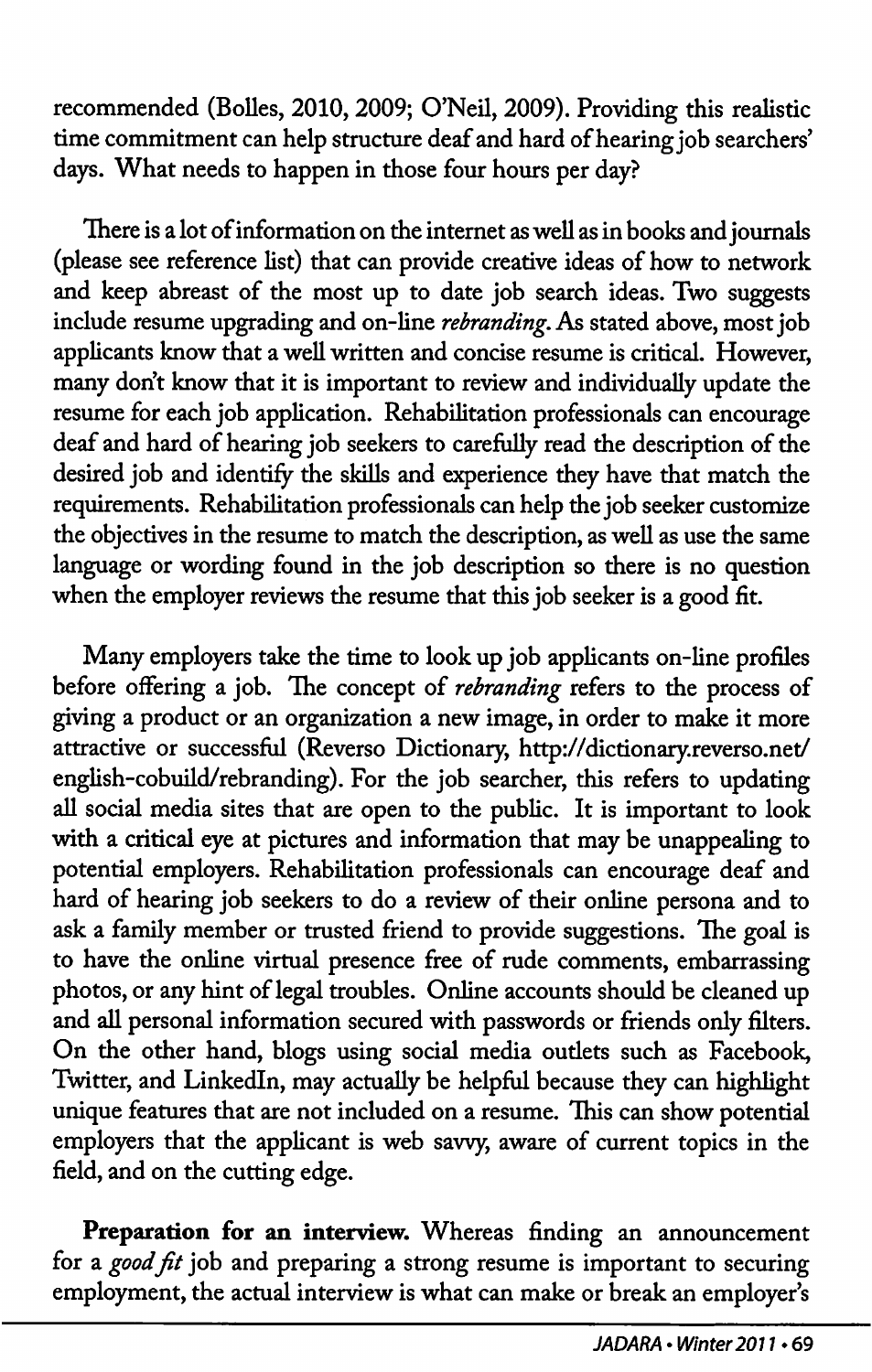mind regarding the actual hire of an applicant who is deaf or hard of hearing. Preparing for the interview is crucial. A good way to do this is to encourage deaf or hard of hearing job searchers to schedule an informal informational interview at a site where they would like to work. The job applicant can gather information about the job site and then prepare a list of questions about the job and company that can be discussed with the employer or an employer representative. It is important to encourage the job seeker to take notes during this informal interview and to pay attention to specific words or terms the employer uses when discussing the company and job that is open. These words and concepts can be used in the body of the resume and repeated during the actual interview.

Often overlooked by job seekers is the importance of practicing interview skills with others to help prepare for the actual interview. Rehabilitation professionals know what kinds of questions are often asked in interviews and are invaluable to this process. Mock interviews that are taped can provide immediate feedback to the interested applicant who is deaf or hard of hearing. A visual of how one looks during an interview allows for important changes and improvements for a more successful interview. Rehabilitation professionals can encourage job seekers to practice as often as possible and to try different strategies.

Professional etiquette. First impressions are critical and it is important for the job searchers to present themselves as professional at all times. Employers want people with strong professional etiquette skills. Professional etiquette is based on the expectation of respectful, cultured behavior, including courteous manners, appropriate image, and appropriate communications. Job candidates who make an effort to be courteous always gain a decided edge over competitors who overlook this employer-valued behavior.

The Internet is a common method of communication for job seekers and employers, and is an area where etiquette blunders can occur. Deaf or hard of hearing job applicants can project a more professional image by following the guidelines outlined by Levitt and Harwood (2010):

1. Don't send e-mail messages that contain grammatical, punctuation, or spelling errors; these demonstrate that you aren't competent in these areas, eroding your professional image. Proofread your e-mail messages just as carefully as your cover letter and resume. Use the grammar and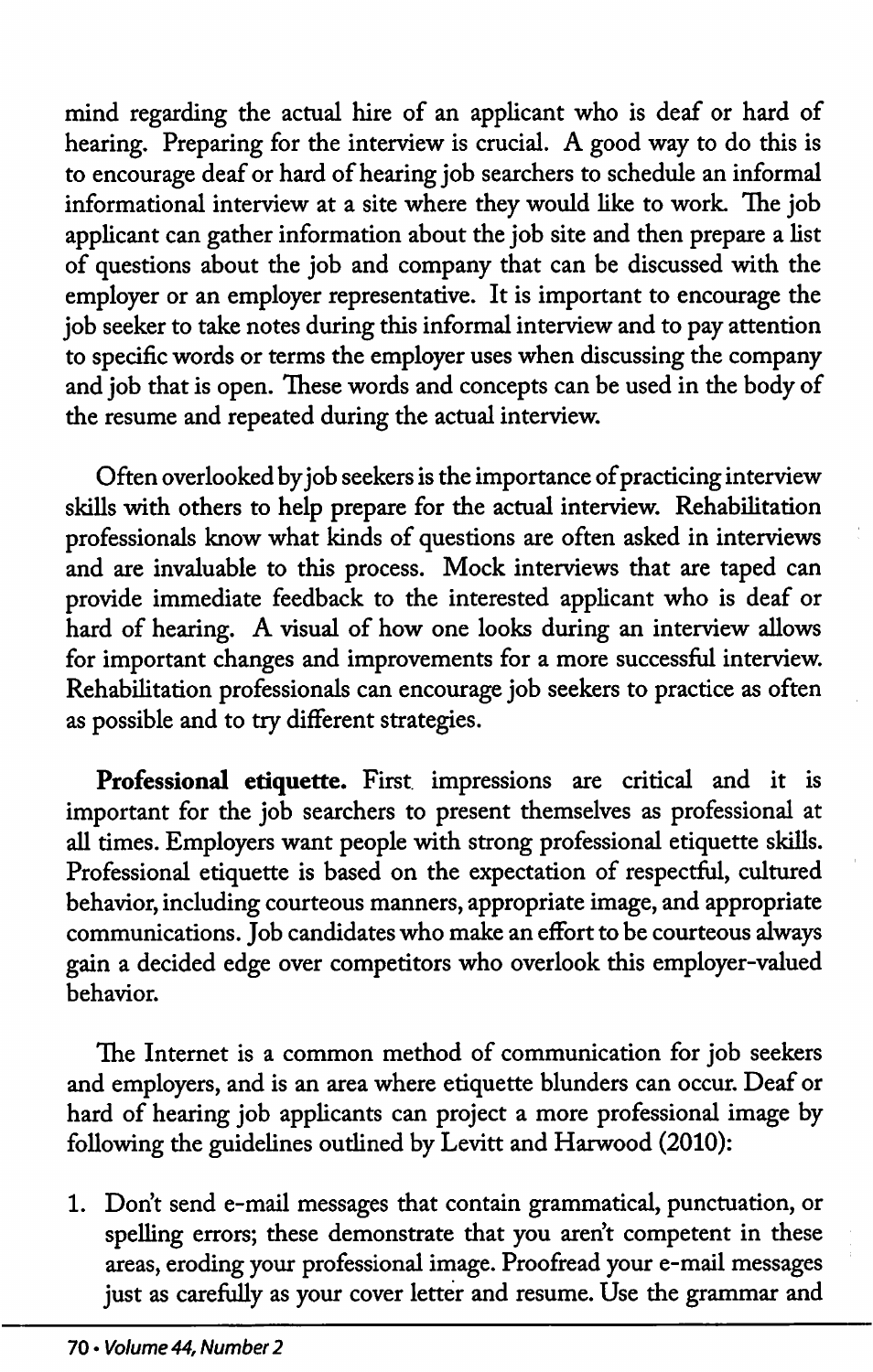spelling checker.

- 2. Use a respectful, business-like tone, not an overly informal one, and avoid slang. Use the standard mix of upper and lower case text-don't use all caps; it projects that you are SHOUTING and is difficult to read. Don't use all lower case text; it is also difficult to read and creates serious errors in capitalization, such as the pronoun,"I,''which should always be capitalized. Don't use emoticons (symbols that indicate emotions such as smiling or winking); these are considered unprofessional. Also remember that e-mail communications can be retained permanendy and can be forwarded endlessly. Send only appropriate content to relevant recipients.
- 3. Always complete the subject line in the e-mail message carefuUy-think of it as the "headline" of your message. Make the subject relevant to the contents of the message. Misleading subjects are often used to get the message opened, but they usually backfire because people don't like to be manipulated.
- 4. Use a professional e-mail address-many applicants make a bad first impression (or disqualify themselves immediately) by using an e-mail address such as "poopsidoodle@provider.com" or "redhotwinner@email. com." These addresses may amuse your friends, but they don't project a professional image to employers.
- 5. Leave the "TO" field of the address blank until the body of your message is completed, proofread, and spell checked. You wiU avoid accidentally sending the message before it's ready to go. When the message is completely ready, add the employer's e-mail address and send.
- 6. Be complete. Read and respond completely to all incoming e-mail. Incomplete responses project a lack of professionalism and reliability. Also be complete (provide all necessary information) in messages you initiate.

An important objective for conducting a successful job search is to project a polished and professional image. Rehabilitation professionals can provide valuable feedback and suggestions to help toward this goal. By demonstrating good business etiquette skills in the job search, deaf and hard of hearing applicants can gain a decided edge over other candidates.

# Understanding the ADA

Preparing for the interview and practicing professional etiquette are key components to searching for a job for the deaf and hard of hearing applicant. In addition, it is important for job searchers to know their rights. The ADA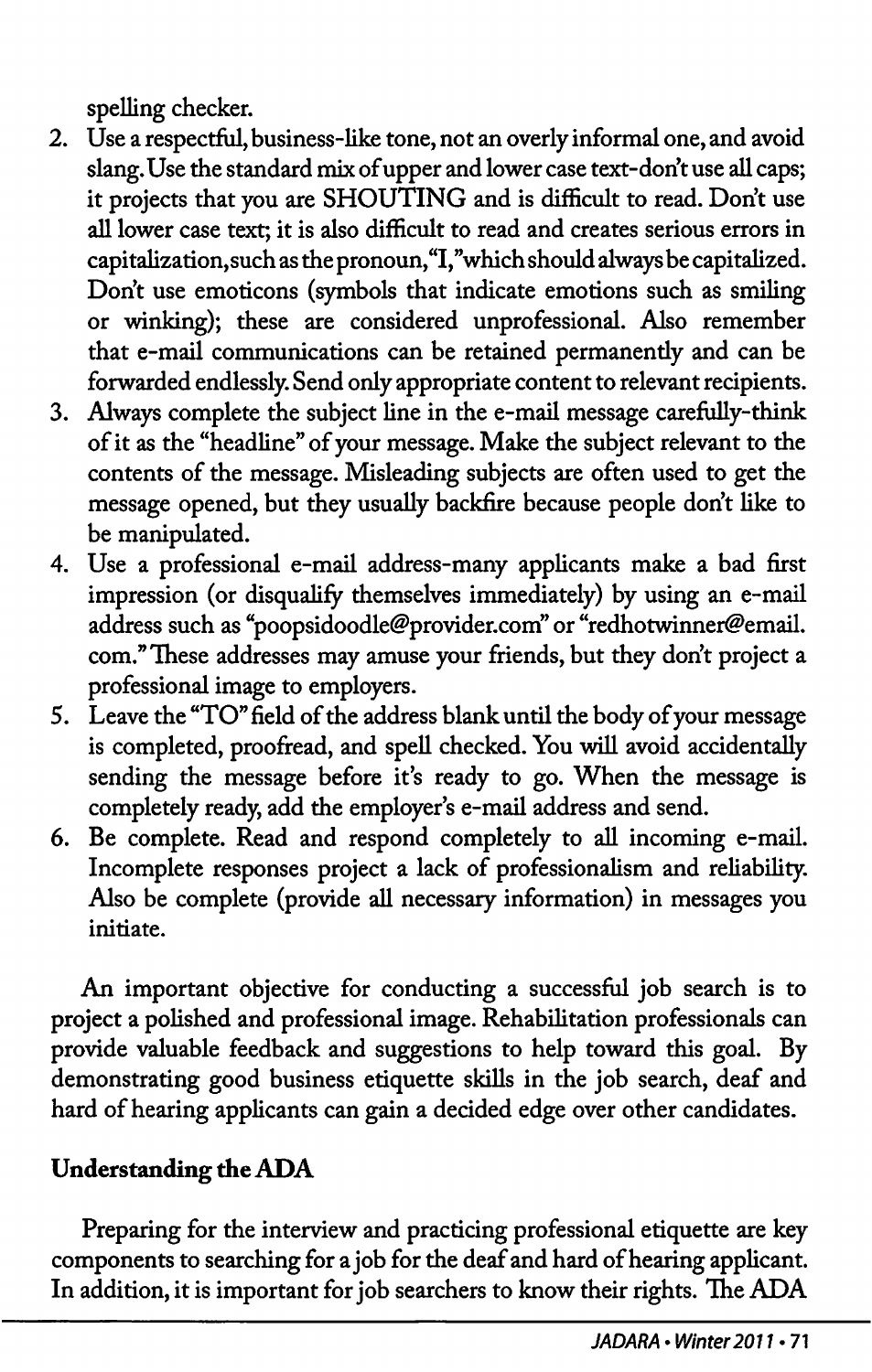provides important legal support for the deaf or hard of hearing job seeker. Whereas Title I of the Americans with Disabilities Act of 1990 (ADA) makes it unlawful for an employer to discriminate against a qualified applicant or employee with a disability, it is critical to remember that the applicant must meet the employer's requirements for the job, such as education, training, employment experience, or skills. In addition, the applicant must be able to perform the essential functions or the fundamental duties of the job either on her own or with the help of reasonable accommodations. An employer does not have to hire an applicant who is unable to perform all of the essential functions of the job, even with reasonable accommodation. However, an employer cannot reject an applicant only because the disability prevents performance of minor duties that are not essential to the job.

The concept of reasonable accommodations and how it relates to the job interview is important to be understood by the job seeker. The U.S. Department of Justice provides the following definition:

> A reasonable accommodation is any modification or adjustment to a job or the work environment that will enable a qualified applicant or employee with a disability to participate in the application process or to perform essential job functions. Reasonable accommodation also includes adjustments to assure that a qualified individual with a disability has rights and privileges in employment equal to those of employees without disabilities. USDOJ (Department of Justice)

It is required by the employer to provide reasonable accommodations to enable deaf and hard of hearing job seekers to be considered for a job opening. An employer cannot refuse to consider the qualified deaf or hard of hearing applicant because of the need for a reasonable accommodation to compete for a job. It is important for qualified job applicants who are deaf or hard of to know that they have the right to a modification or adjustment to the interviewing process to accommodate their disability. These accommodations may include different types of visual communication which may include useable technology or a sign language interpreter.

Rehabilitation professionals can advise their consumers as to when to request an accommodation. It is best to let an employer know as soon as possible if a reasonable accommodation is needed for some aspect of the hiring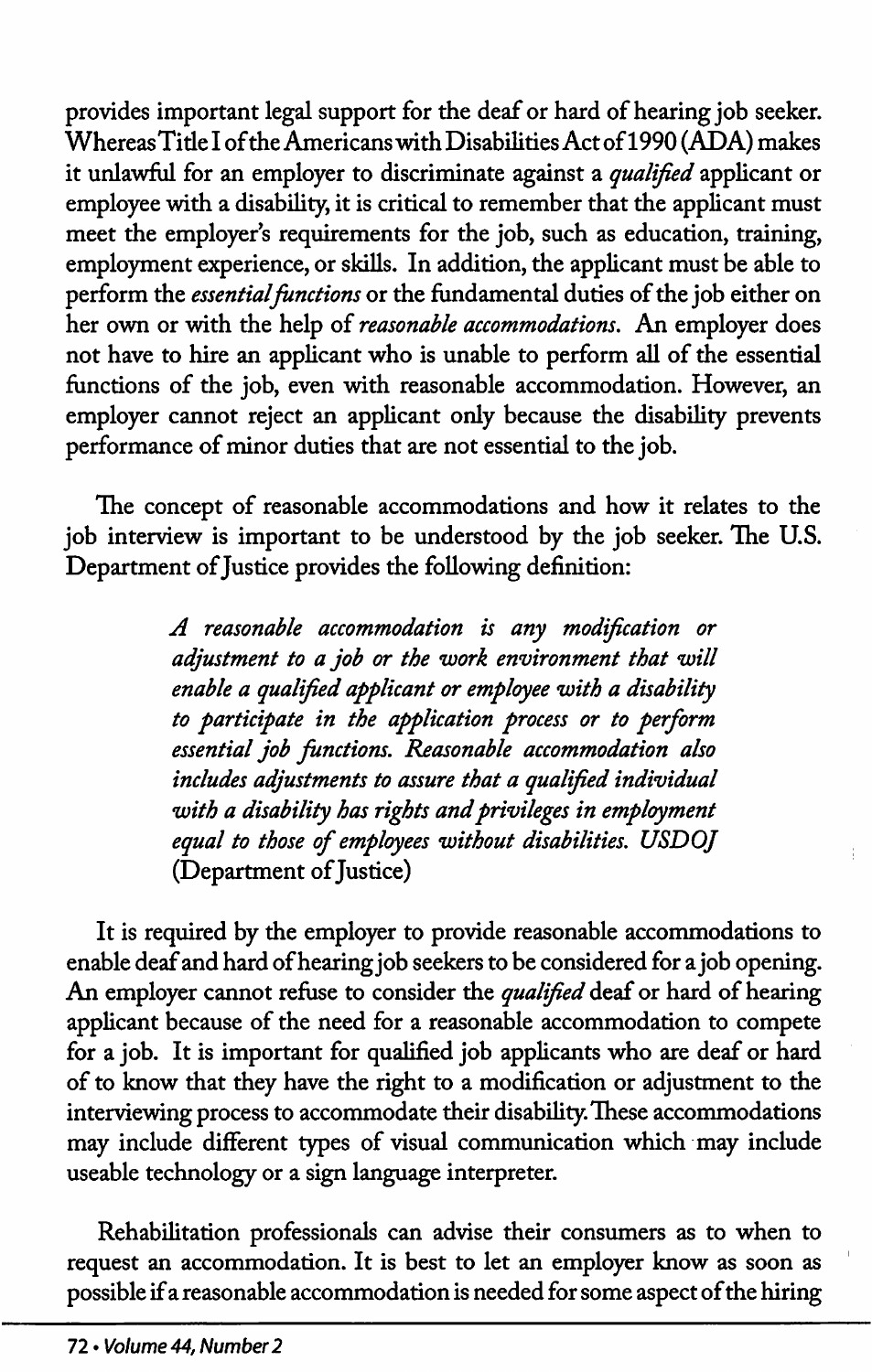process. An employer needs advanced notice to provide accommodations such as a sign language interpreter or to adjust the time allowed for taking a written test. The deaf or hard of hearing applicant can make this request orally or in writing, or through the help of a rehabilitation professional.

Disability disclosure. The ADA protects job seekers if they chose not to disclose their disability during the application and interview process. However, Nancy Starnes Director of External Affairs, National Office of Disability (2009), states "Certainly, if you know that your condition is one that you know is going to come up it's probably a good idea to take the bull by the horns and maintain control of the information flow and disclose it as soon as possible" (Diversity Inc., 2009, para 3). In regards to hearing loss, disability disclosure is often taken for granted because the use of visual communication makes the disability become visible. However, many deaf and hard of hearing applicants are not prepared to talk about their hearing loss and how it may impact their job performance. Likewise, many hearing employers who are not accustom to working with deaf or hard of hearing employees may be aware of the ADA and wish to be compliant, yet are not sure what they can ask and what they cannot.

The ADA rules change during different stages of employment. During an interview, employers are limited in regards the questions they can ask. The focus of their questions must be on the ability of the interviewee to do the job. The ADA prohibits employers from asking questions that are likely to reveal the existence of a disability before making a job offer. For example, an employer may not ask "Do you have a disability which would interfere with your ability to perform the job?" However, the rules change once an employer makes a job offer. Questions about disabilities and medical examinations are permitted after extending a job offer but before the individual begins work. At this stage, the ADA just requires that employer ask the same question to all and to demonstrate consistency. If there is clear evidence that points to a person's ability to meet the job requirements, then the job offer can be withdrawn. The ADA states that once the deaf or hard of hearing person begins a job, employers can ask questions related to the disability if an employee is struggling to get the job done.

For most job seekers, the interview is the make or break point. Disclosure of a disability is critical at this point. As stated above, research finds that employers tend to have positive attitudes toward people with disabilities but are hesitant to hire them. This is the time to *embrace the elephant in the*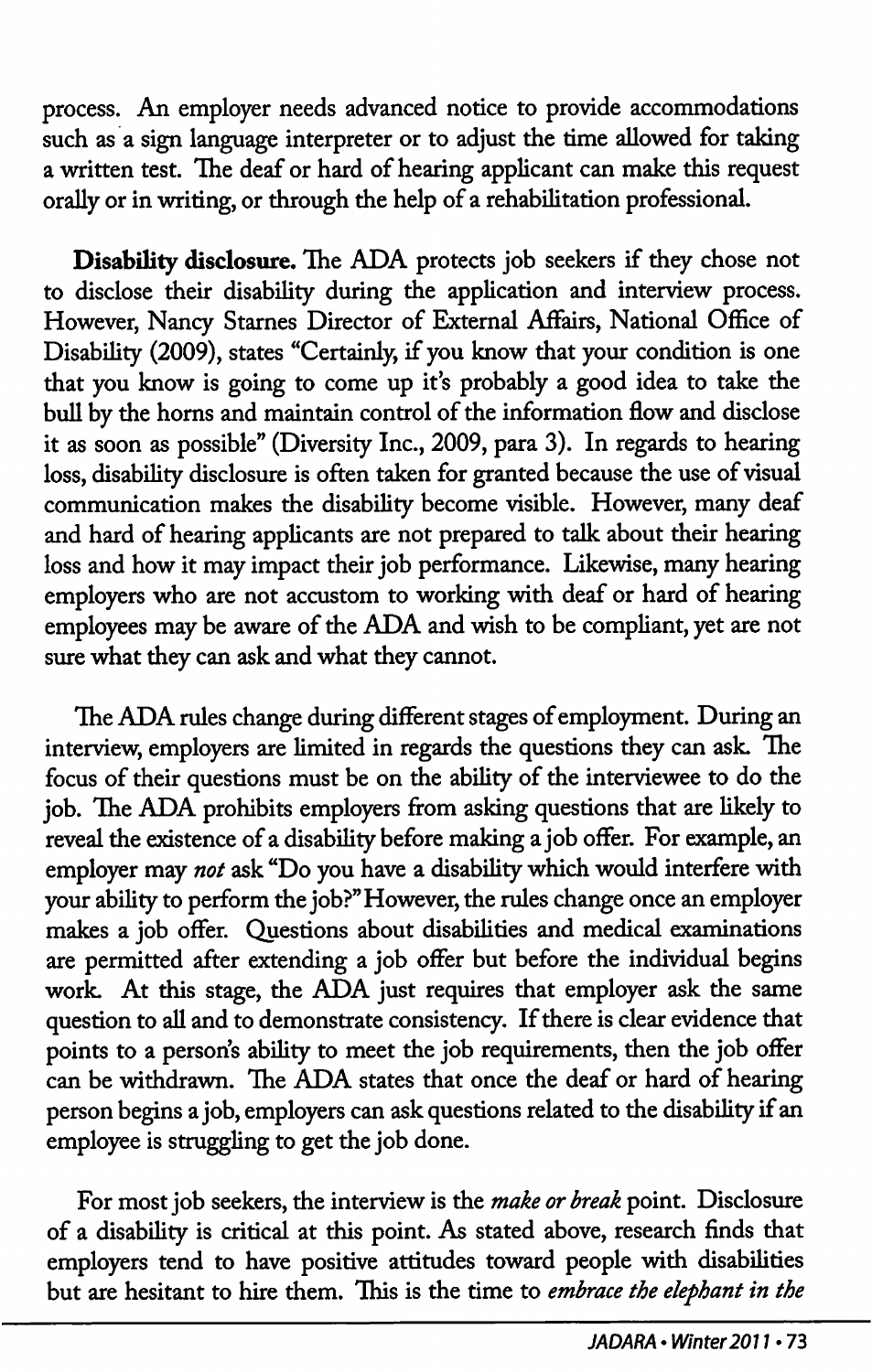room. Employers are required to interview deaf or hard of hearing applicants if their application packet shows them to be qualified. Because the ADA does not allow the employer to ask about how a person's hearing loss may affect them on the job, this is an opportunity for the deaf or hard of hearing applicant to talk about their abilities. The applicant might say "I know you are wondering how a person who is deaf (or hard of hearing) like me might be able to do this job. Well, let me tell you." From here the applicant can talk about what accommodations are available and how the applicant has overcome communication or hearing barriers in the past. In addition, the applicant can acknowledge that the employer may not have experience working deaf or hard of hearing employees and present a prepared list of references of other employers who have successfully hired deaf and hard of hearing persons in the past. The employer can be encouraged to contact these references to talk with them confidentially about the supervisors'experiences having employees with hearing loss.

Of course the focus of the interview is on abilities. Employers need qualified, capable individuals to fill positions. Deaf and hard of hearing applicants need to find a way to show that they are that person. Selling the employer on what they *can do* versus what they cannot, will powerfully change the direction of the interview. A working knowledge of the ADA and the rights it promotes provides deaf and hard of hearing applicants with important resources during job searches.

Employer concerns. As stated earlier, research has found that employers tend to have positive attitudes toward people with disabilities but hesitate to hire them (Bruyere et al., 2003; Hernandez, 2000). With this in mind, it is beneficial for deaf or hard of hearing applicants to go into a job search understanding the employer's concerns. Rehabilitation professionals can help job seekers to understand that most employers lack real knowledge of disability. The employer may go into the interview thinking "it is impossible for a deaf or hard of hearing person to do this job!" Or maybe the employer has no idea how to work with an interpreter or use technology for smoother communication. This is when deaf or hard of hearing applicants have the chance to embrace the elephant in the room and teach the employer how to effectively communicate with them, as well as provide information to the employer regarding what they can do and where it has been successful in other agencies. Unless employers have a family member or close firiend who is deaf or hard of hearing, it is likely they will only know what they have heard from others or through the media. Therefore the employer may have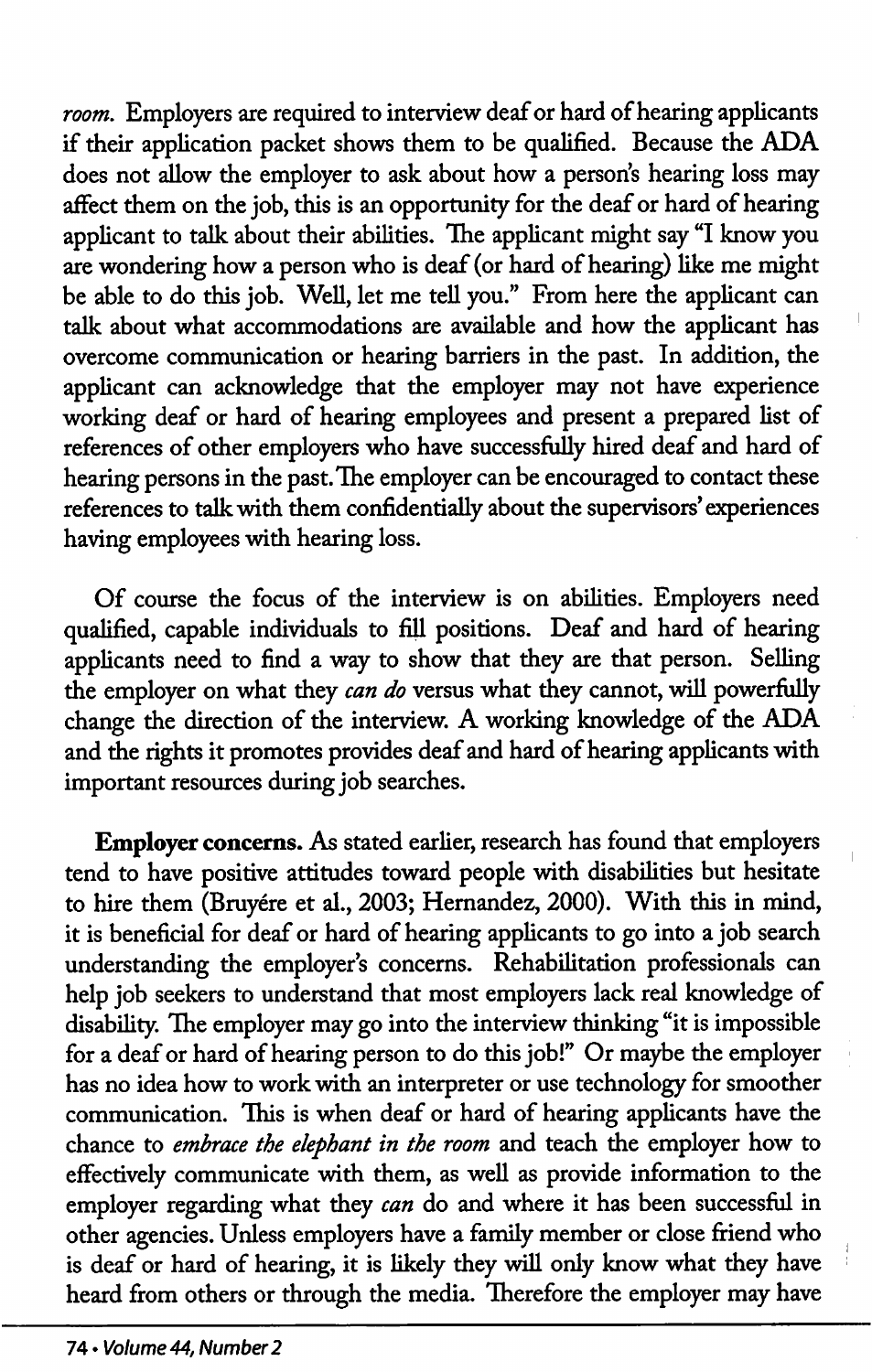preconceived ideas of what a deaf or hard of hearing person can or cannot do and what accommodations may be necessary. This is an opportunity for the deaf or hard of hearing applicant to broaden the view of what members in this population are capable of.

Another consideration for the deaf or hard of hearing applicant is to remember that the employer may have limited and biased information regarding the ADA. Perhaps employers think that their hands will be legally tied if they hire a person who is deaf. Or perhaps the thought of accommodations seems overwhelming or cost prohibitive. Some employers may believe that an accommodation will fundamentally alter the nature of the job or that it may be a direct threat or safety issue to other employees. In addition, the employer may have concerns about how an employee who is deaf or hard of hearing can work with established co-workers. An important responsibility of an employer is how to keep the work environment running smoothly. The lack of understanding of disability can bias the employer's beliefs of how employees will interact and communicate with an employee who has a hearing loss.

A common concern for the employer is money; all employers must consider budget. Employers who don't fully understand the ADA may have limited or faulty information regarding employer incentives. This is something deaf and hearing applicants should keep in mind. Rehabilitation professionals can work with job seekers to review with them employer incentives and the ADA. Most employer incentives are aimed at non-state agencies with more than one million dollars revenue. The reported average return is \$28.60 in benefits for every dollar that is invested in an accommodation. In addition there is Work Opportunity Tax Credit as well as Small Business Tax Credit (IRS Code Section 44, Disabled Access Credit) (Fast Facts on Business Tax Credits and Deductions for Employment of People with Disabilities, 2005). Deaf and hard of hearing job seekers can provide contact information for employers if these types of concerns are presented.

Another aspect for the job applicant to consider is that employers probably have questions regarding hiring a person who is deaf or hard of hearing. These questions may include: What wiU I need to do differently to supervise this deaf or hard of hearing individual? What can I expect from this individual in terms of production? Will I need to compromise what I ask her to do? Can I use my normal approach to correct/discipline the worker? What else might I need to know?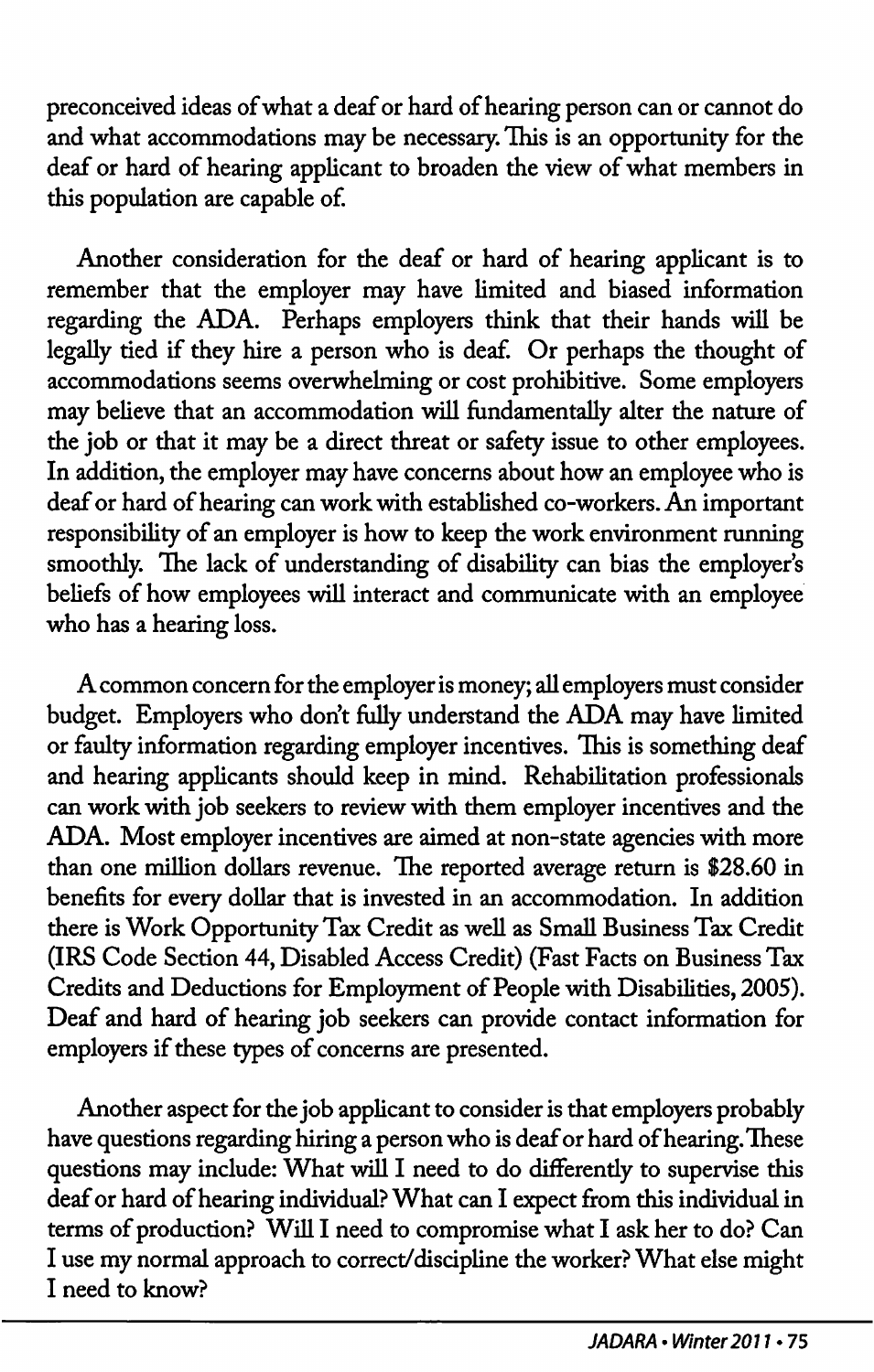Applicants who bear in mind the questions an employer may have are better ready to address these concerns. Most employers lack exposure to success stories of deaf and hard of hearing employees. As stated earlier, providing an additional reference sheet which includes contact information of other agencies that have successfiilly hired and maintained employees with hearing loss may be the key to expanding an employer's understanding. Rehabilitation professionals who work with deaf and hard of hearing job seekers to comprehend the ADA and their legal rights provide a strong platform for the job applicant.

# Disability Fatigue

It is important for deaf and hard of hearing job seekers as well as the professionals who work with them to recognize disability fatigue. This phrase refers to the emotional stress that comes from being individuals being the only one in a particular setting and having to repeatedly explain themselves and their needs. This concept has been considered within racial minority groups (Smith, Allen, & Danley, 2007) and relates to the fatigue that comes from being a minority member within a majority group. This applies to those who have a disability because they often have to fight the common misconceptions and ignorance of the larger society. People who are deaf or hard of hearing frequently experience isolation in general settings due to communication barriers. Trying to fit in and keep up with communication can be draining. Also, most often the preponderance of responsibility for clear communication falls on the shoulders of the person with hearing loss. Deaf and hard of hearing people talk about both physical and emotional exhaustion after spending time with hearing others (Fellinger, Holzinger, Gerich, & Goldberg, 2007).

Job search by itself can be frustrating, disappointing, and exhausting. When deaf or hard of hearing persons look for employment within organizations that know little about their disability, these emotions can intensify. Rehabilitation professionals can help job seekers examine issues or attitudes that may be triggered during this process. A professional who acknowledges the possibility of disability fatigue can empower the job seeker. Also, talking with others with hearing loss who have confronted disability fatigue can provide invaluable support for the deaf or hard of hearing job searcher.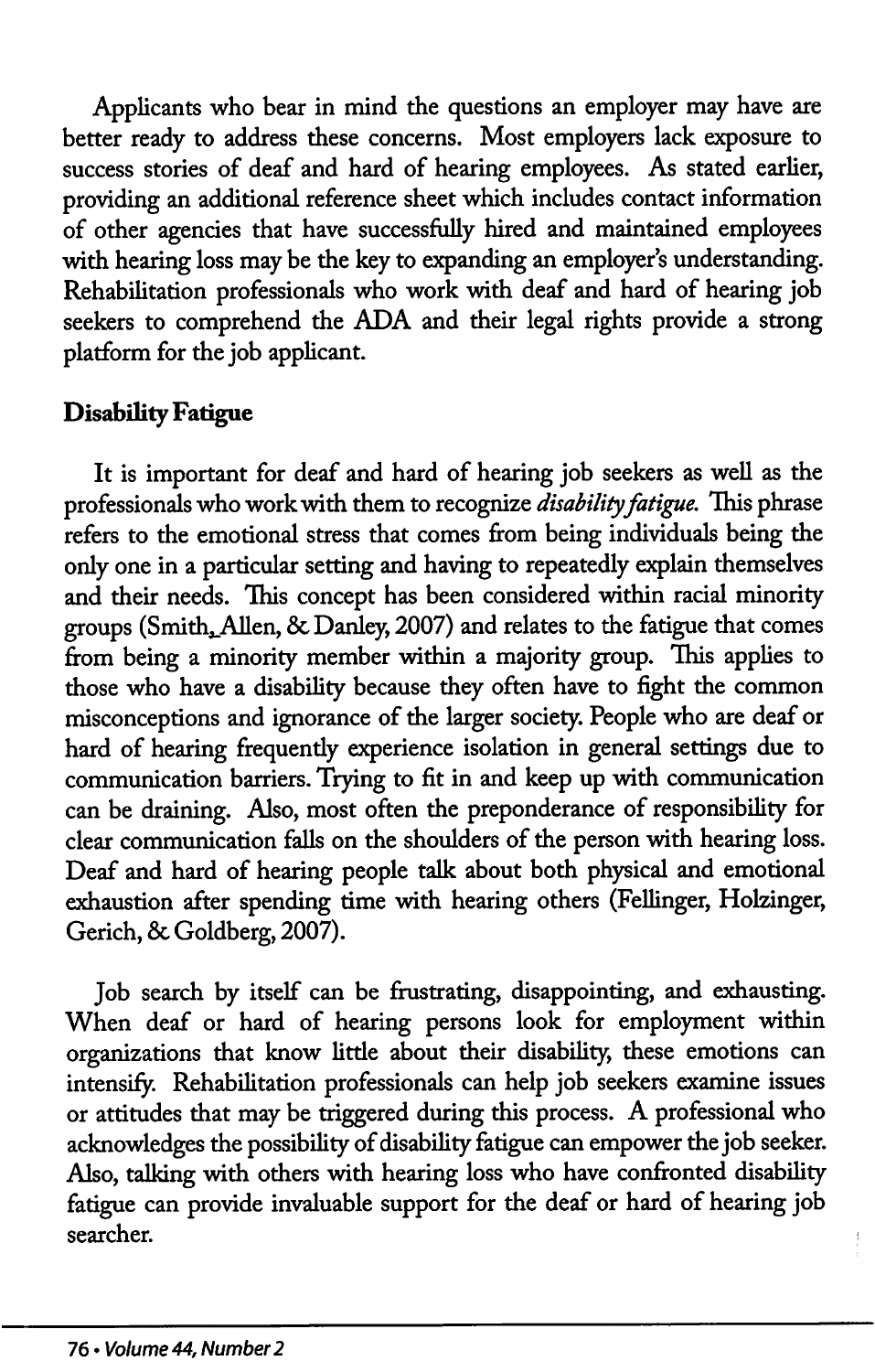Rehabilitation professionals need to keep in mind that an important goal is to encourage the job searcher to stay fresh and excited about employment possibilities. It can be very discouraging to deaf and hard of hearing applicants when they face ignorance and bias from the hearing world. This is the time when rehabilitation professionals can help job seekers recognize and overcome the symptoms of disability fatigue.

# Embrace the Elephant in the Room

It is a tough time to be looking for employment and research shows that persons with disabilities face even greater challenges than the general public (Bruyére, Ericson, & Ferrentino, 2003; Courtwright, 2009; Hernandez, 2000; Larson, 2008; Link & Phelan, 2001; McMahon & Hurley, 2008). However, the suggestions discussed in this article can make a difference. Rehabilitation professionals play an important role in grooming an effective job applicant. To start with, helping the job seeker to prepare a strong resume and cover letter is essential. Rehabilitation professionals can remind deaf and hard of hearing job searchers to coordinate their abilities with the company objectives as well as focus on questions of essential function or ability to do the job. Another advantage for job applicants is to show how they can be a part of the employment team and to build trust and reassurance during the interview. Setting up role plays with job seekers to help instill a sense of power in what they say and how they can directly address issues during the interview is very beneficial. Practicing with job applicants to show how they can be a part of the employment team is constructive, as is exploring ways to build trust and reassurance during the interview. Rehabilitation professionals can work with applicants who are deaf or hard of hearing to provide examples that show that they can perform at the same high quality as hearing employees, although they may get the job done differently. One way to address employers' concerns about budget, safety, and inclusion, is to prepare a reference sheet of employers who have successfully hired deaf or hard of hearing employees to be presented at the interview.

Rehabilitation professionals are key to supporting deaf and hard of hearing job seekers during this challenging time. To aid in success, it is critical that job applicants consider the tools discussed in this article. Helping applicants embrace the elephant in the room by comfortably discussing their hearing loss and its possible impact on the job during the actual interview allows unasked questions of the employer and the interview panel be put on the table. By considering these suggestions, the outcome can create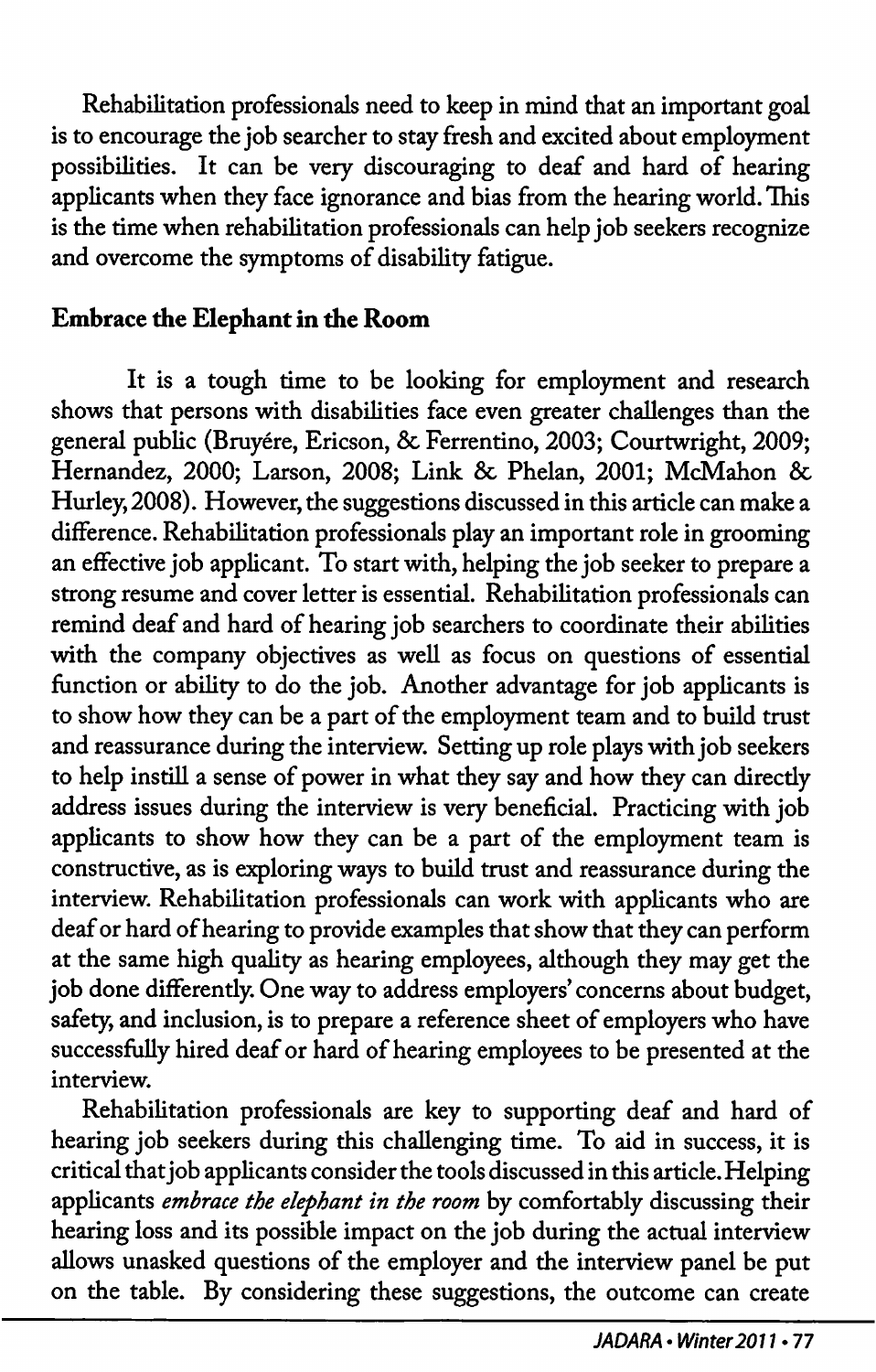greater empowerment and sense of agency for the job seeker who is deaf or hard of hearing as well as more accurate and useable information for the employer.

### Contact Information

Julia A. Smith, Ph.D., LPC, CRC Associate Professor Coordinator, Rehabilitation Counselor Education Western Oregon University Monmouth, OR 97361 (503) 838-8744 Voice (503) 400-6540 Videophone (866) 724-5141 Videophone (503) 838-8228 Fax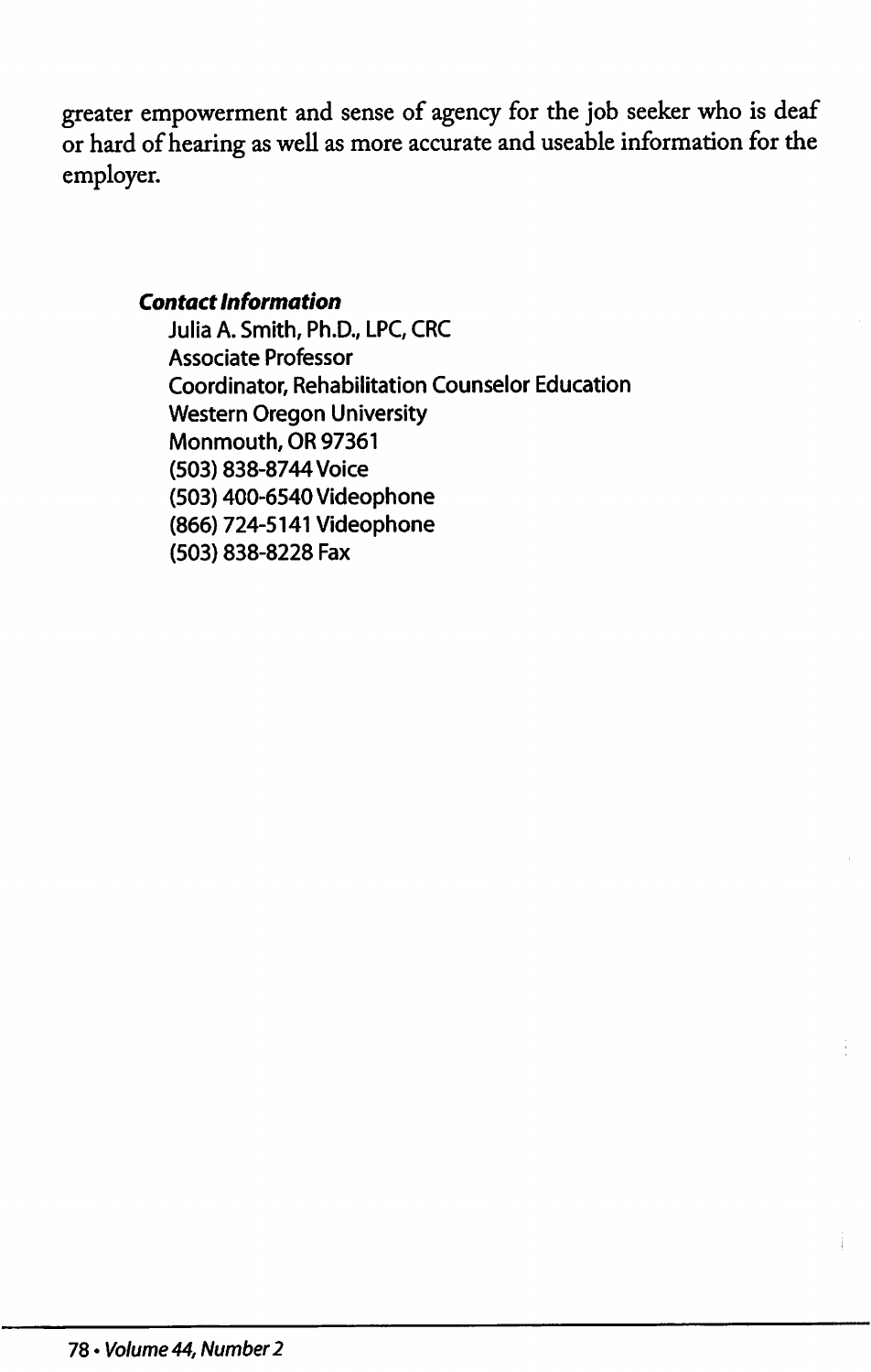## References

- Acemoglu, D., & Angrist, J. D. (2001). Consequences of employment protection? The case of the Americans with Disabilities Act. Journal of Political Economy, 109, 915-957.
- Bolles, R. N. (2010). What color is your parachute? A practical manual for job-hunters and career-changers. Random House, Inc., New York.
- Bolles, R. N. (2009). The job hunter's survival guide: How to find hope and rewarding work, even when "there are no jobs." Random House, Inc., New York.
- Bruyére, S. M., Ericson, W. A., & Ferrentino, J. T. (2003). Identity and disability in the workplace. William & Mary Law Review, 44, 1173-1197.
- Courtwright, A. M. (2009). Justice, stigma, and the new epidemiology of health disparities. Bioethics, 23, 90-96.
- DeLeire, T. (2003). The Americans with Disabilities Act and the employ ment of people with disabilities. In D. C. Stapeton & R. V. burkhauser (Eds.). The decline in employment of people with disabilities: A policy puzzle (pp. 259-275). Kalamazoo, MI: Upjohn Institute.
- Diversity Inc. (2009) When should you reveal your disability? Retrieved from http://www.diversityinc.coni/content/l 757/article/6218
- Domzal, C., Houtenville, A., & Sharma, R. (2008). Survey of employer perspectives on the employment of people with disabilities: Technical report. (Prepared under contract to the Office of Disability and Em ployment Policy, U.S. Department of Labor). McLean, VA: CESSI. Fast Facts (2005). Business Tax Credits & Deductions for Employ ment of People with Disabilities. Retrieved from http://www.work support.com/Topics/downloads/taxcredits.pdf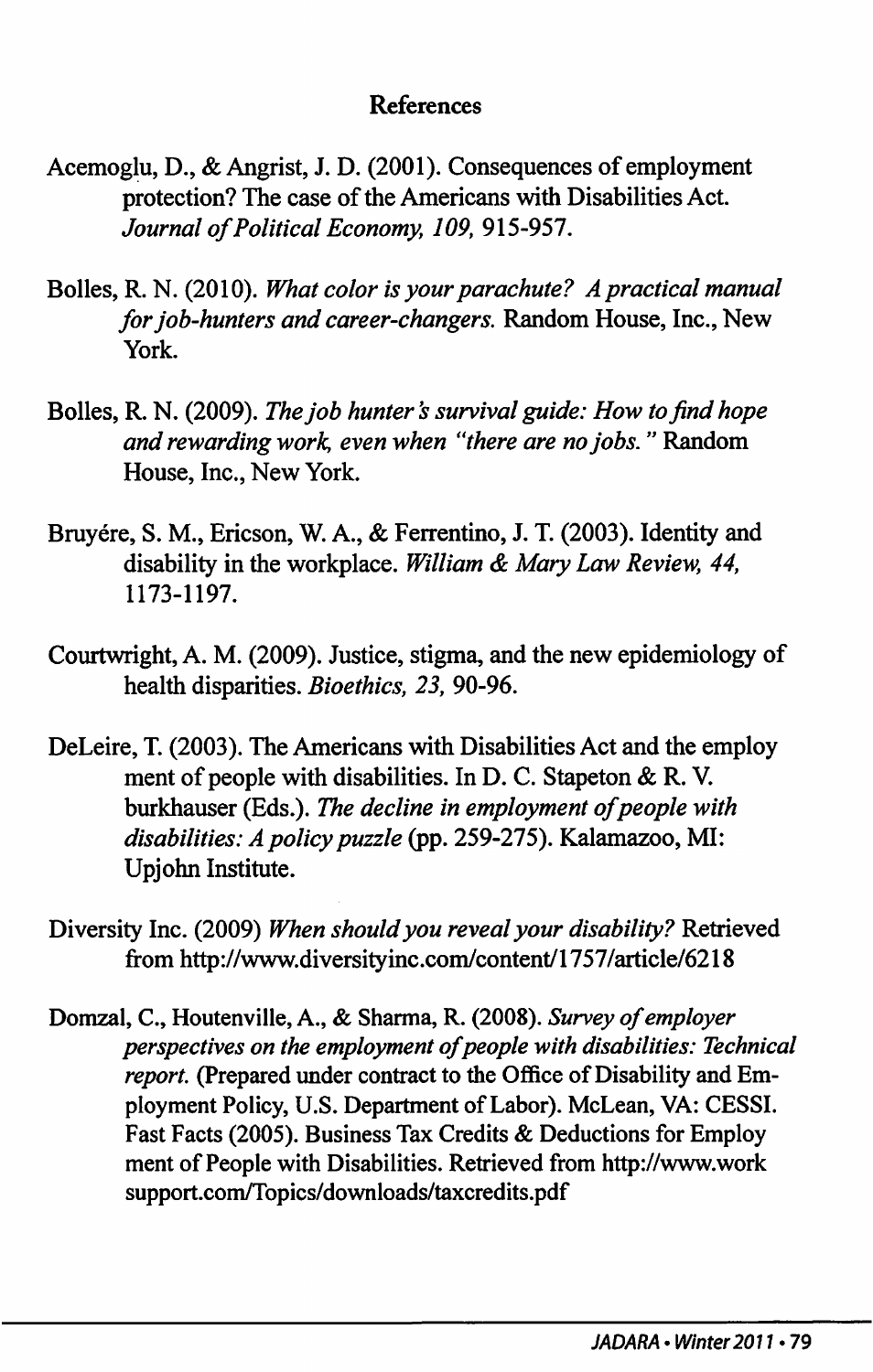- Fellinger, J., Holzinger, D.,Gerich, J., & Goldberg, D. (2007). Mental distress and quality of life in the hard of hearing. Acta Psychiatrica Scandi navica, 115,243-245.
- Hernandez, B. (2000). Employer attitudes toward workers with disabilities and their ADA employment rights: A literature review. Journal of Rehabilitation, 66, 4-16.
- Houston, K., Lammers, H. B., & Svomy, S. (2010). Perceptions of the ef feet of the public policy on employment opportunities for individu als who are deaf or hard of hearing. Journal of Disability Policy Studies, 21, 9-21.
- Houtenville, A. (2002). Appendix. In P. Lennie & S. B. Van Hemel (Eds.), Visual impairments: Determining eligibility for Social Security benefits. Washington, DC: National Academies Press.
- Larson, D. (2008). Unconsciously regarded as disabled. UCLA Law Re view, 56,451.
- Levitt, J. G. & Harwood, L. (2010). Your career: How to make it happen. 7<sup>th</sup> edition. SouthWestern Cengage Learning, Mason, Ohio.
- Link, B. G., & Phelan, J. C. (2001). Conceptualizing stigma. Annual Re view of Sociology, 27, 353-385.
- McMahon, B. T., & Hurley, J. E. (2008). Discrimination in hiring under the Americas with Disabilities Act: An overview of the national EEOC ADA research project. Journal of Occupational Rehabilita tion, 18, 103-105.
- O'Neil, H. (November 13, 2009). http://www.citytowninfo.com/careerand-educationnews/articles/experts-offer-advice-to-unemployedin-todays-tough-job-market-part-one09111303
- Peck, B. & Kirkbride, L. T. (2001). Why businesses don't employ people with disabilities. Journal of Vocational Rehabilitation, 16, 71-75.